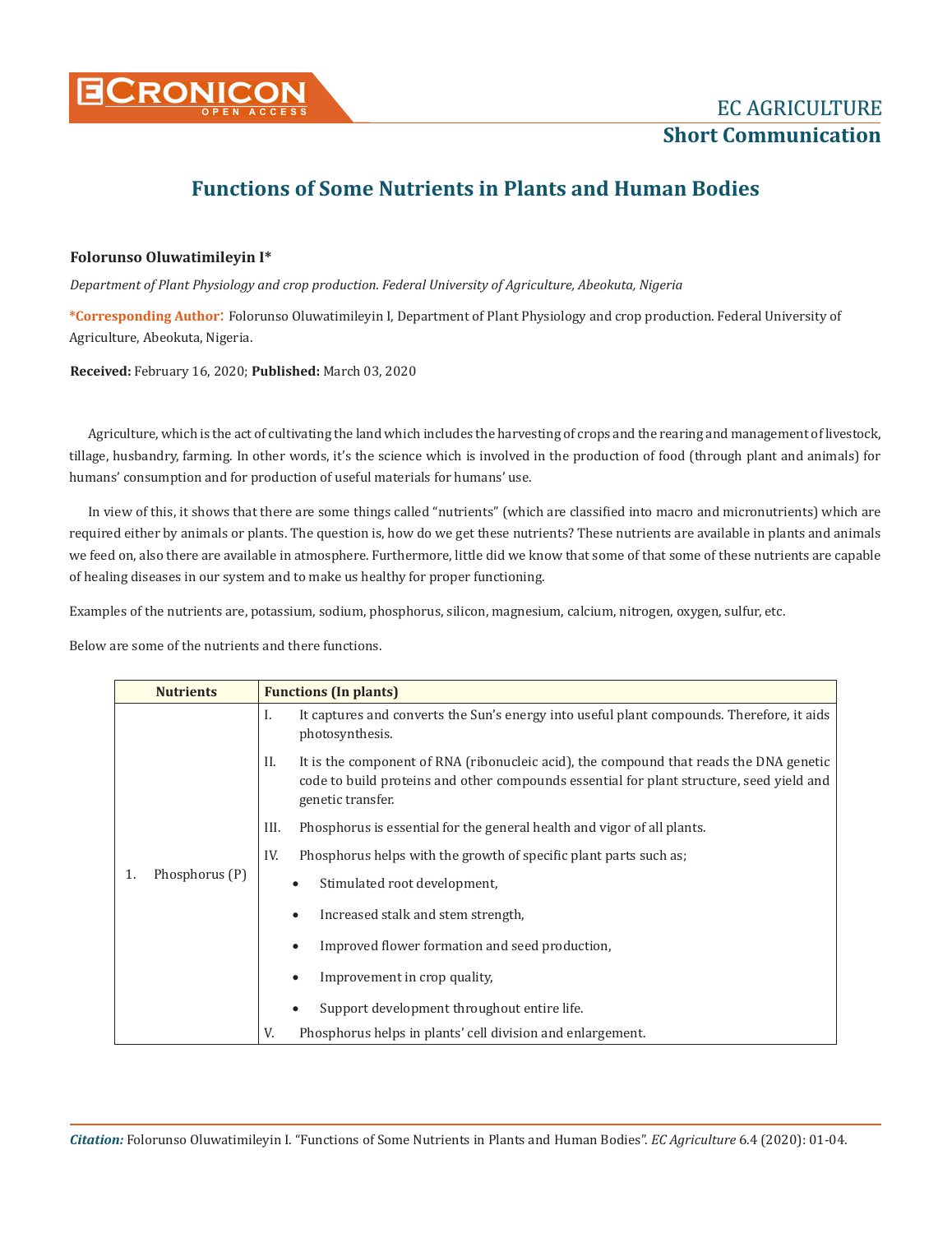|                     | Ι.   | In photosynthesis, potassium regulates the opening and closing of stomata and there-<br>fore regulates carbon dioxide (CO <sub>2</sub> ) uptake.                                                               |
|---------------------|------|----------------------------------------------------------------------------------------------------------------------------------------------------------------------------------------------------------------|
|                     | ΙΙ.  | It triggers the activation of enzymes and it is essential for the production of adenosine<br>triphosphate (ATP, which is an important energy source for many chemical processes<br>taking place in plant).     |
| 2.<br>Potassium (K) | III. | Potassium plays a major role in the regulation of water $(H, 0)$ in plants (i.e. osmoregu-<br>lation). Both uptake of water through plant roots and its loss through the stomata are<br>affected by potassium. |
|                     | IV.  | It also helps in the synthesis of protein and starch required by plants.                                                                                                                                       |
|                     | V.   | Potassium helps to improve drought resistance in plants.                                                                                                                                                       |
|                     | Ι.   | It helps in formation of cell walls and cell membranes.                                                                                                                                                        |
|                     | ΙΙ.  | Calcium helps with the normal growth of root tips.                                                                                                                                                             |
| Calcium (Ca)<br>3.  | III. | It neutralizes organic acids in plants and the soil.                                                                                                                                                           |
|                     | IV.  | Availability of calcium avoids the death of growing points, premature shedding of blos-<br>soms and buds, tip burn, blossom end root and bitter pit.                                                           |
|                     | V.   | It improves fruit quality, quantity and plant health.                                                                                                                                                          |
|                     | Ι.   | It helps in the formation of chlorophyll which permits photosynthesis.                                                                                                                                         |
|                     | Ш.   | It helps in producing the building block of protein (such as; cysteine, cysteine and me-<br>thionine).                                                                                                         |
| Sulfur (S)<br>4.    | III. | Sulfur synthesizes oil (that is why adequate sulfur is so crucial for oil seeds).                                                                                                                              |
|                     | IV.  | Sulfur activates enzymes which aid in biochemical reaction within the plant.                                                                                                                                   |
|                     | V.   | It increases crop yield and improves produce quality.                                                                                                                                                          |
|                     | Ι.   | It is a component of nucleic acid that forms DNA (a genetic material significant in the<br>transfer of certain crop traits and characteristics that aid in plants' survival)                                   |
|                     | Ш.   | Nitrogen enhances chlorophyll formation.                                                                                                                                                                       |
| 5.<br>Nitrogen (N)  | Ш.   | It also enhances high rate of photosynthesis.                                                                                                                                                                  |
|                     | IV.  | It exhibits vigorous plant growth and development.                                                                                                                                                             |
|                     | V.   | The wellness of plant parts (leaves, root, trunck, etc.) depends on nutrients like nitro-<br>gen.                                                                                                              |
|                     | Ι.   | Silicon exerts beneficial effects on plant growth and production by alleviating both<br>the biotic and abiotic stresses including pests, diseases, lodging, drought and nutrient<br>imbalance.                 |
|                     | ΙΙ.  | It aids transportation between cortical cells and the xylem.                                                                                                                                                   |
| Silicon (Si)<br>6.  | III. | Silicon regulates potential genes involved in major physiological processes in plants<br>to combat stress                                                                                                      |
|                     | IV.  | It is important in plant defenses that operates in a direct manner against herbivores.                                                                                                                         |
|                     | V.   | It helps to decrease the plasma membrane permeability in leaf cells of plant which<br>resulted in reducing the lipid peroxidation levels.                                                                      |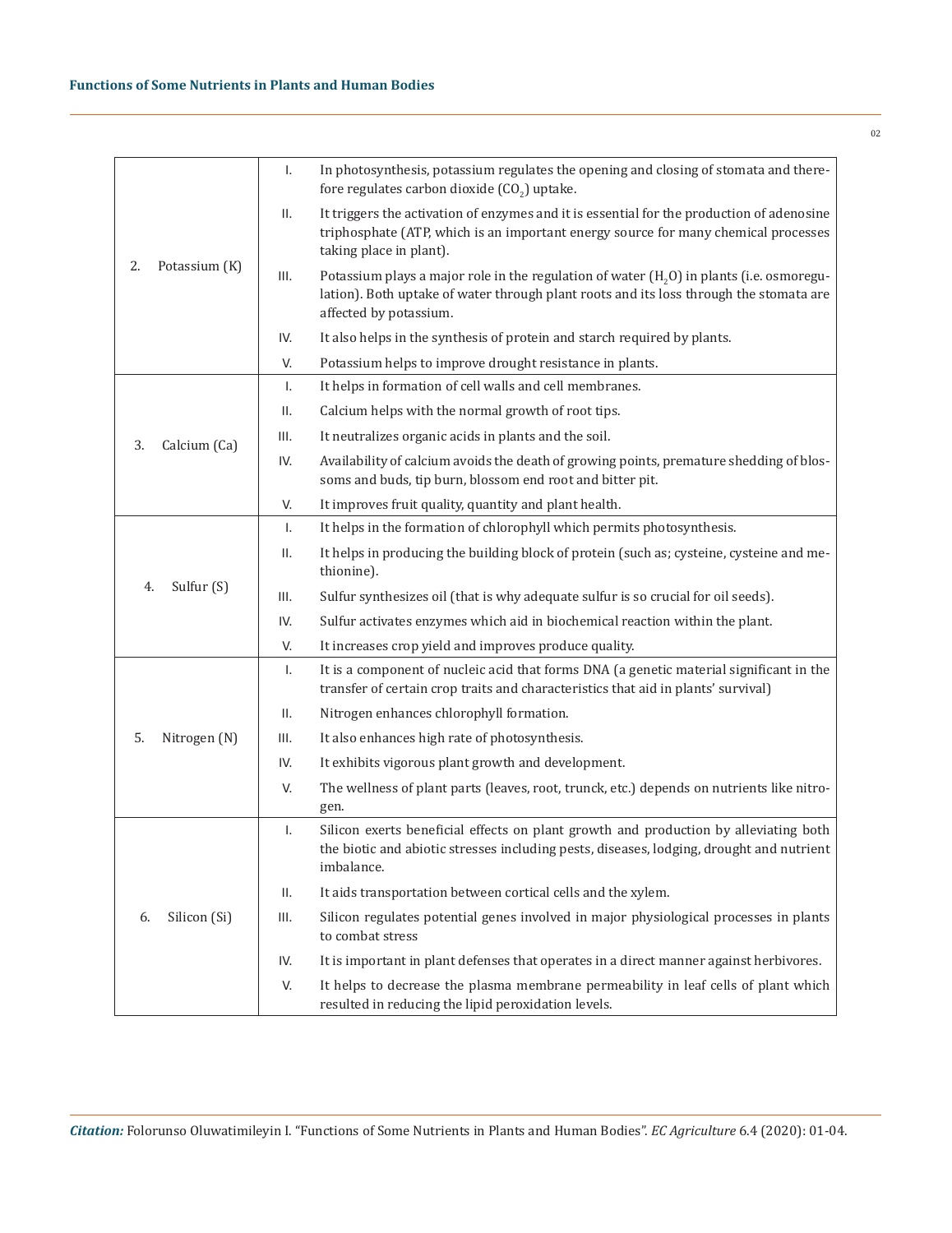|                      | Ι.           | It aids plants' growth.                                                                                                                                          |
|----------------------|--------------|------------------------------------------------------------------------------------------------------------------------------------------------------------------|
|                      | Ш.           | It allows transmission across the cell wall.                                                                                                                     |
| Oxygen (0)<br>7.     | III.         | It aids absorption of nutrients.                                                                                                                                 |
|                      | IV.          | Oxygen is a product of metabolism which aids the well-being of the plant cells.                                                                                  |
|                      | V.           | Plant roots are kept wet with nutrient solution since plant roots are surrounded by air<br>instead of water, therefore, oxygen level are extremely high.         |
|                      | $\mathsf{L}$ | It stabilizes ribosome structure.                                                                                                                                |
|                      | ΙΙ.          | It is an activator for numerous critical enzymes.                                                                                                                |
| Magnesium (Mg)<br>8. | III.         | Magnesium serves to link the ATP molecule to the active site of the enzyme.                                                                                      |
|                      | IV.          | It prevents chlorosis in plant (especially leaves).                                                                                                              |
|                      | V.           | Magnesium also activates both ribulosebiphosephate carboxylase and phosphe-<br>nolpyruvate carboxylase (two critical enzymes in photosynthetic carbon fixation). |
|                      | Τ.           | Iron is required for the synthesis of chlorophyll.                                                                                                               |
|                      | II.          | It also prevents chlorosis in plants.                                                                                                                            |
| 9.<br>Iron (Fe)      | III.         | Iron helps in electron transfer reactions in plant.                                                                                                              |
|                      | IV.          | It helps in plant respiration.                                                                                                                                   |
|                      | V.           | Iron helps in fixing nutrients like nitrogen.                                                                                                                    |
|                      | Τ.           | It is required as a cofactor for a number of enzymes.                                                                                                            |
|                      | ΙΙ.          | It helps in the respiratory carbon cycle.                                                                                                                        |
| 10. Manganese (Mn)   | III.         | It can substitute for magnesium in reactions involving, for example, ATP.                                                                                        |
|                      | IV.          | Manganese helps in photosynthetic oxygen evolution.                                                                                                              |
|                      | V.           | Availability of manganese prevents discoloration, deformities in legumes' seeds<br>and chlorosis.                                                                |
| <b>Nutrients</b>     |              | <b>Functions in human bodies</b>                                                                                                                                 |
|                      | Τ.           | The main function of Phosphorus in the body is the formation of bones and teeth.                                                                                 |
| Phosphorus<br>1.     | ΙΙ.          | It also plays an important role in the usage of carbohydrates and fats in the body.                                                                              |
|                      | III.         | The production of protein for growth, maintenance and repair of cells and tissues<br>is through the presence of Phosphorus.                                      |
| 2.<br>Potassium      | Ι.           | Potassium in one's diet helps to reduce blood pressure, protect against stroke and<br>prevent against kidney stones.                                             |
|                      | ΙΙ.          | It also helps to regulate muscle contractions and nerve signals.                                                                                                 |
|                      | Ι.           | Calcium plays an essential role in building strong bones and teeth (ljust as phos-<br>phorus).                                                                   |
| 3.<br>Calcium        | ΙΙ.          | It helps in blood clotting and fluid balance within the cells.                                                                                                   |
|                      | III.         | Calcium helps to regulate the heartbeat.                                                                                                                         |

03